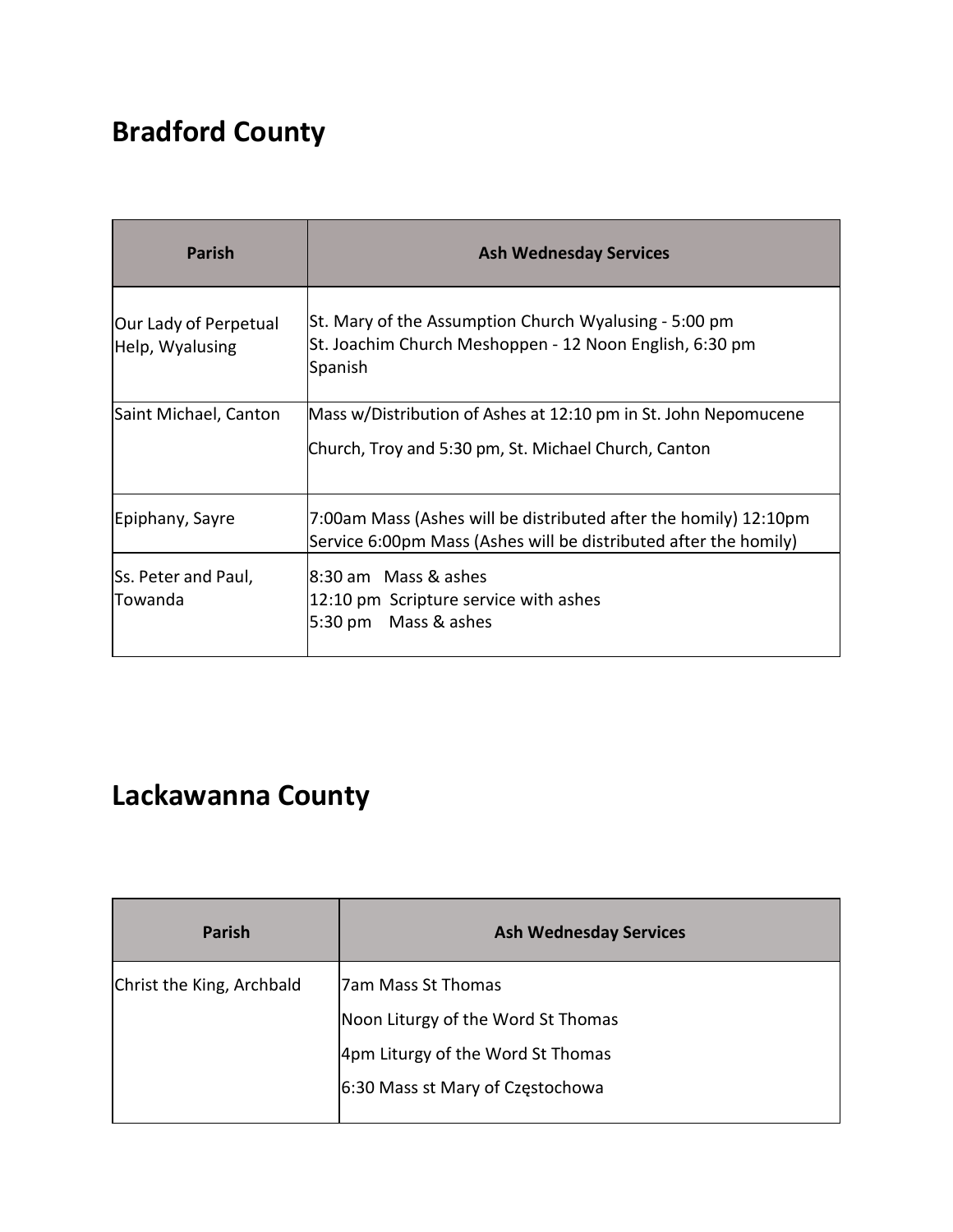|                                                  | 8am Service – Our Lady of the Snows                                         |
|--------------------------------------------------|-----------------------------------------------------------------------------|
| Our Lady of the Snows                            | 12:10pm Mass - Our Lady of the Snows                                        |
| Parish, Clarks Summit                            | 4:00pm Service - Our Lady of the Snows                                      |
|                                                  | 5:30pm Service - Our Lady of the Snows                                      |
|                                                  | 6:00pm Mass - Church of St. Benedict                                        |
| St. Rose/Our Lady of Mount<br>Carmel, Carbondale | 7:00am - Mass/Ashes @ Our Lady of Mount Carmel                              |
|                                                  | 8:00am - Mass/Ashes @ St. Rose                                              |
|                                                  | 12:10pm - Mass/Ashes @ St. Michael's                                        |
|                                                  | 5:30pm - Liturgy of the Word/Ashes - @ St. Rose                             |
| St. Gregory, Clarks Green                        |                                                                             |
| Our Lady of the Abingtons,                       | 8 a.m. Mass                                                                 |
| Dalton                                           | Services with ashes:                                                        |
|                                                  | 6 p.m. with distribution of ashes.                                          |
| Visitation of the BVM,<br>Dickson City           | Mass 7:30 AM (Ashes distributed during Mass)                                |
|                                                  | Distribution of Ashes (no liturgy) at:                                      |
|                                                  | 11:30 AM to 12:00 PM                                                        |
|                                                  | 4:30 PM to 5:00 PM                                                          |
| SS Anthony and Rocco,                            | Mass & Distribution of Ashes - 8 AM - St. Anthony of Padua                  |
| Dunmore                                          | Church                                                                      |
|                                                  | Distribution of Ashes only: 4:30 PM - 6 PM - St. Anthony of<br>Padua Church |
|                                                  |                                                                             |
| Our Lady of Mount Carmel,                        | 8:30 am (School Mass)                                                       |
| Dunmore                                          | 12 noon                                                                     |
|                                                  | 5:30 pm. (livestreamed on website & facebook)                               |
|                                                  | All will be Masses and distribution of ashes.                               |
| Sacred Hearts of Jesus and                       | 8am Mass with ashes                                                         |
| Mary, Jermyn                                     | 4PM Service with Distribution of Ashes                                      |
|                                                  | 6PM Mass with ashes                                                         |
|                                                  | 7PM Mass (Spanish) with ashes                                               |
| Queen of Angels, Jessup                          | 8:00 A.M., 12:10 P.M. & 5:30 P.M. Masses                                    |
|                                                  |                                                                             |
|                                                  |                                                                             |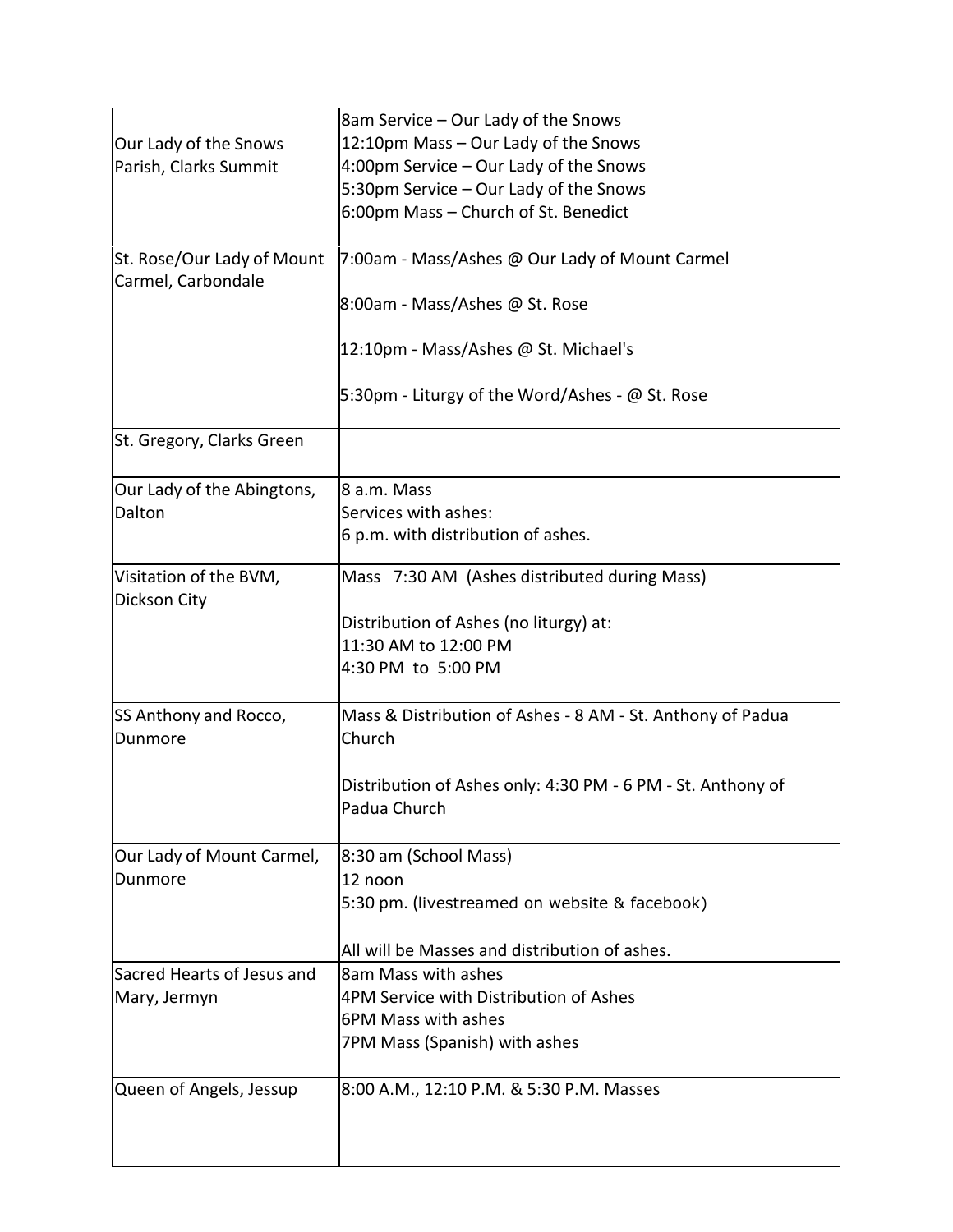| St. Catherine of Siena, | $ 8$ a.m. Mass                                         |
|-------------------------|--------------------------------------------------------|
| Moscow                  | 12 Noon Liturgy of the Word with distribution of ashes |
|                         | 7 p.m. Mass                                            |
|                         |                                                        |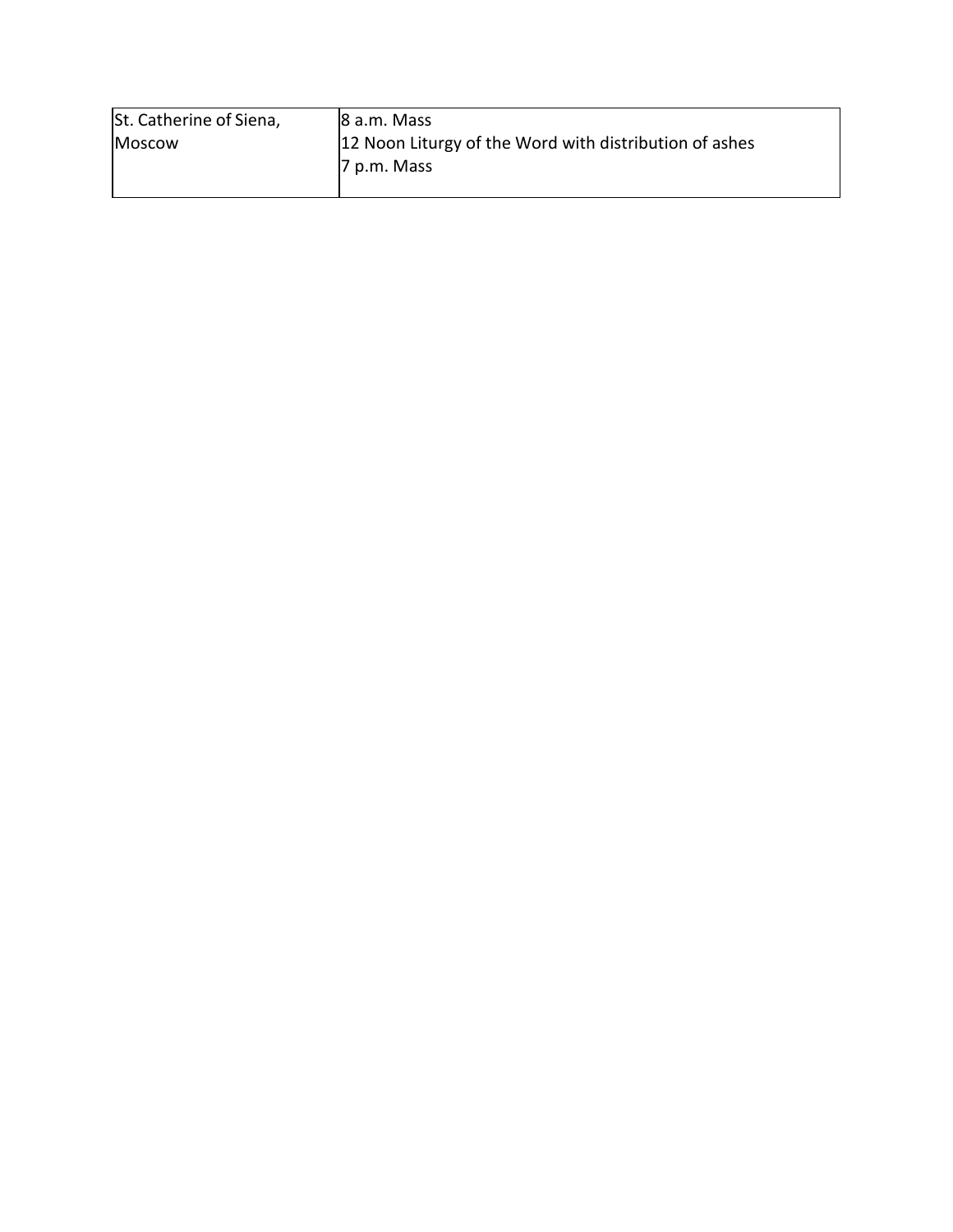| Holy Cross Parish, Olyphant                  | Blessed Sacrament 7:30 Am, Mass & Distribution of<br>Ashes      |
|----------------------------------------------|-----------------------------------------------------------------|
|                                              | Holy Cross 8:00 Am, Mass & Distribution of Ashes                |
|                                              | Holy Cross 12 Noon, Liturgy Of The Word &                       |
|                                              | <b>Distribution of Ashes</b>                                    |
|                                              | Blessed Sacrament 5:30 Pm, Mass & Distribution of               |
|                                              | Ashes                                                           |
|                                              | Holy Cross 7:00 Pm, Mass & Distribution of Ashes                |
| St. John Vianney, Montdale                   | 12:00 p.m. Mass with Ashes at Corpus Christi, Montdale          |
| & Royal                                      | 6:00 p.m. Mass with Ashes at Corpus Christi, Montdale           |
| Sacred Heart of                              | 7:30 am Mass with Ashes                                         |
| Jesus, Peckville                             | 12:00 Noon Mass with Ashes                                      |
|                                              | 5:30 pm Distribution of Ashes only                              |
| St. Eulalia, Roaring Brook                   | 7am*: Mass with Distribution of Ashes                           |
| Township                                     |                                                                 |
|                                              | 4:30pm: Liturgy of the Word with Distribution of Ashes          |
|                                              | 7pm: Mass with Distribution of Ashes                            |
|                                              | * Livestreamed on our parish Facebook page & website to         |
|                                              | view anytime                                                    |
| <b>Cathedral of Saint</b><br>Peter, Scranton | Masses: 6:30 a.m., 8:00 a.m., 12:10 p.m. & 5:30 p.m.            |
|                                              | Please note: 12:10 p.m. is a Pontifical Ash Wednesday Mass      |
|                                              | and will be broadcast on CTV and live-streamed.                 |
| Immaculate                                   | Mass at 8:00AM and 12:10 PM and a Service at 5:30 with          |
| Conception, Scranton                         | Ashes.                                                          |
| Mary, Mother of God Parish,                  | Ash Wednesday Mass: 9 am & 6 pm                                 |
| Scranton                                     | Liturgy Of the Word: 12:10 pm & 4 pm.                           |
| Saint Ann's Basilica,                        | Ashes are distributed following the homily at Masses at 9:00am, |
| Scranton                                     | 12 Noon, 4:00pm and 7:00pm                                      |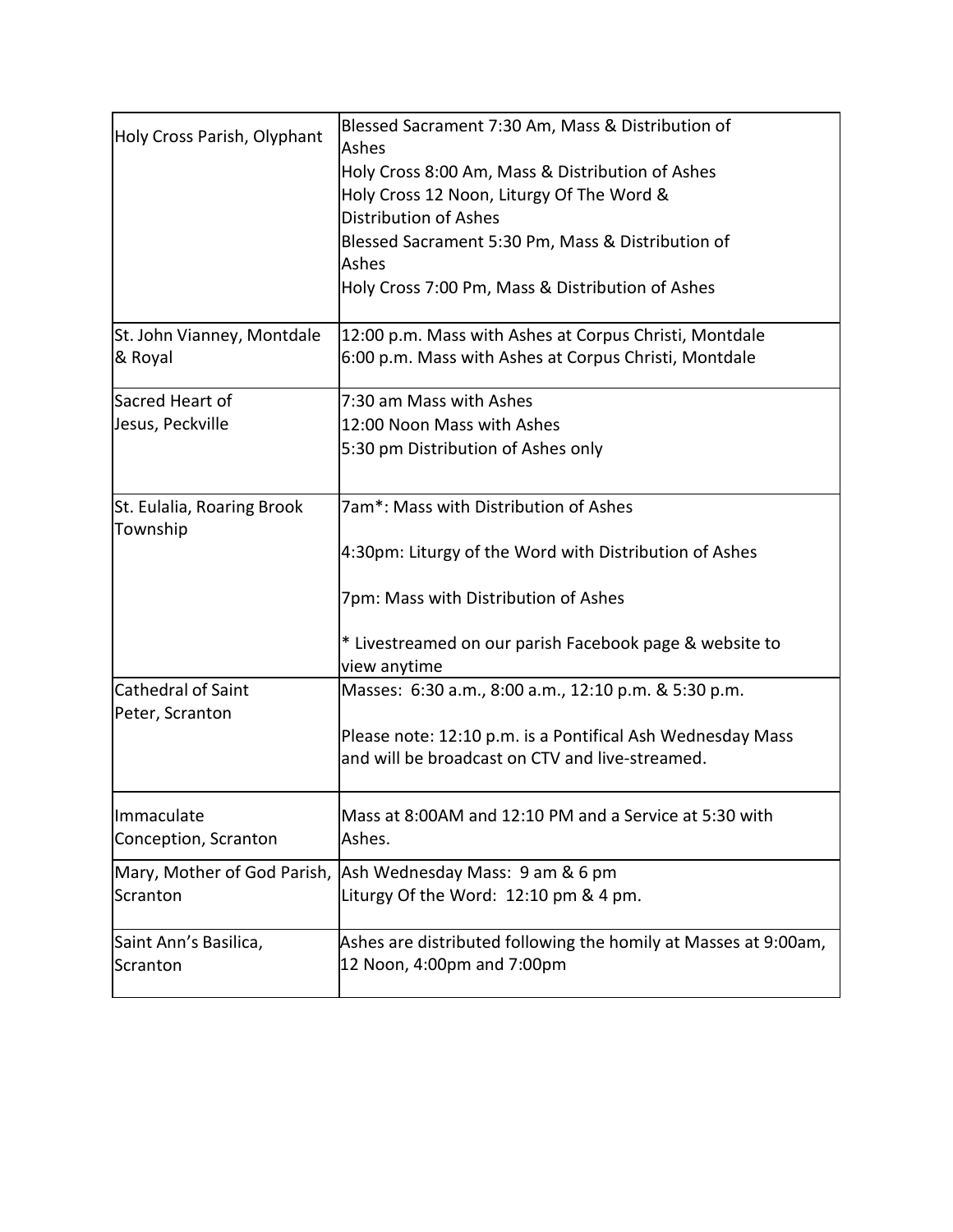|                                | St. John Neumann, Scranton   Ash Wednesday Masses for St. John Neumann Parish and St. Paul<br>of the Cross Parish are as follows: |
|--------------------------------|-----------------------------------------------------------------------------------------------------------------------------------|
|                                | 8:00 AM Mass - Sacred Heart Church (SPC)                                                                                          |
|                                | 12:00 Noon Service - Sacred Heart Church (SPC)                                                                                    |
|                                | 12:00 Noon Service - Nativity Church (SJN)                                                                                        |
|                                | 5:30 PM Service - Nativity Church (SJN)                                                                                           |
|                                | 7:00 PM Mass – Nativity Church (SJN) (Spanish)                                                                                    |
| St Lucy's Parish, Scranton     | 12:05 p.m. St. Lucy-Ash Service                                                                                                   |
|                                | 5:30 p.m. St. Lucy-Mass with Ashes                                                                                                |
| St. Michael, Scranton          | Mass and distribution of ashes on Ash Wednesday:                                                                                  |
|                                | at 7:45 am & at 6:00 pm                                                                                                           |
| St. Paul of the Cross,         | Ash Wednesday Masses for St. John Neumann Parish                                                                                  |
| Scranton                       | and St. Paul of the Cross Parish are as follows:                                                                                  |
|                                | 8:00 AM Mass - Sacred Heart Church (SPC)                                                                                          |
|                                | 12:00 Noon Service - Sacred Heart Church (SPC)                                                                                    |
|                                | 12:00 Noon Service - Nativity Church (SJN)                                                                                        |
|                                | 5:30 PM Service - Nativity Church (SJN)                                                                                           |
|                                | 7:00 PM Mass - Nativity Church (SJN) (Spanish)                                                                                    |
| St. Paul, Scranton             | 8:00 a.m. at St. Paul Church                                                                                                      |
|                                | 12:10 p.m. at St. Paul Church                                                                                                     |
|                                | 5:00 p.m. at St. Paul Church                                                                                                      |
| St. Patrick's Parish, Scranton | 8:30am - All Saints Academy School Mass @ St Patrick's Church.                                                                    |
|                                | 12:10pm - Mass @ IHM Chapel on Oram St.                                                                                           |
|                                | 5:30pm - Mass in St Patrick's Church                                                                                              |
| SS Peter and Paul, Scranton    | 8:00 a.m. Saints Peter and Paul RC Scranton -Mass with Ashes                                                                      |
|                                | 4:00 p.m. Saints Peter and Paul RC Scranton - Ash Service                                                                         |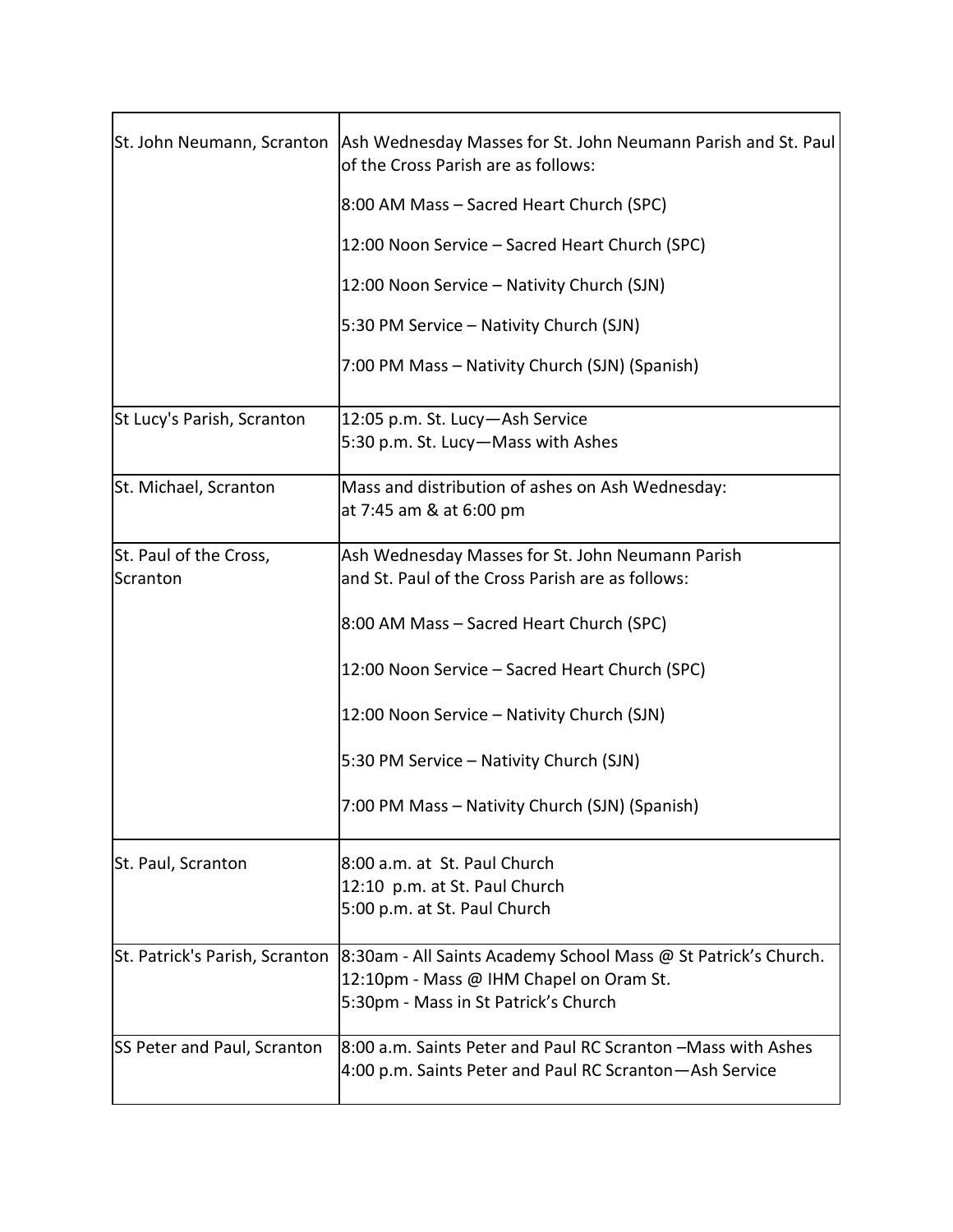| <b>Blessed Sacrament</b> | Blessed Sacrament 7:30 Am, Mass & Distribution of |
|--------------------------|---------------------------------------------------|
| Parish, Throop           | Ashes                                             |
|                          | Holy Cross 8:00 Am, Mass & Distribution of Ashes  |
|                          | Holy Cross 12 Noon, Liturgy Of The Word &         |
|                          | Distribution of Ashes                             |
|                          | Blessed Sacrament 5:30 Pm, Mass & Distribution of |
|                          | lAshes                                            |
|                          | Holy Cross 7:00 Pm, Mass & Distribution of Ashes  |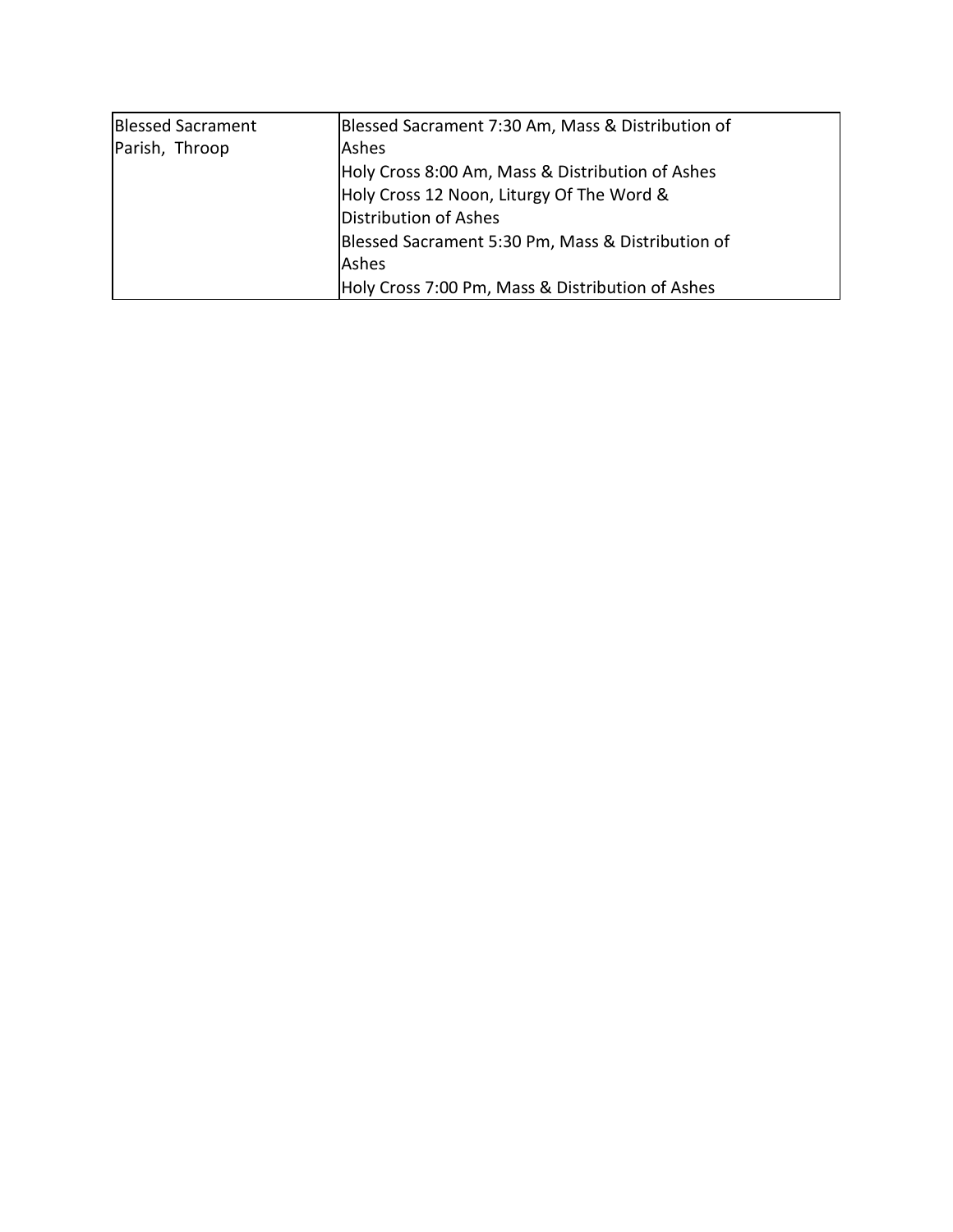#### **Luzerne County**

| <b>Parish</b>                                 | <b>Ash Wednesday Services</b>                                                                                                                                                                                                                                                    |
|-----------------------------------------------|----------------------------------------------------------------------------------------------------------------------------------------------------------------------------------------------------------------------------------------------------------------------------------|
| St. Leo's/Holy Rosary<br>Church, Ashley       | During and after Masses $-8:00$ a.m., 12 p.m. & 5:30 p.m.                                                                                                                                                                                                                        |
| Queen of the Apostles,<br>Avoca               | ASH WEDNESDAY, ASHES & MASS<br>8:00 a.m. Mass<br><b>Noon Mass</b><br>5:00 p.m. Ashes only<br>7:00 p.m. Mass                                                                                                                                                                      |
| St Elizabeth of Hungary,<br><b>Bear Creek</b> | St. Elizabeth's Church, Bear Creek - 9:00 AM<br>St. Mark's Church, Thornhurst - 6:00 PM                                                                                                                                                                                          |
| St. Frances X. Cabrini,<br>Carverton          | Masses:<br>8:00 A.M. at Saint Frances Cabrini & 9:00 A.M. at Saint<br>Therese's.<br>Distribution of Ashes only:<br>St. Therese's Church<br>12:10 P.M. and 5:30 P.M.<br>Saint Frances Cabrini Church<br>Noon and 6:00 P.M.                                                        |
| Saint John Bosco Church,<br>Conyngham         | Saint John Bosco Church<br>Conyngham, PA<br>Masses with the distribution of Blessed Ashes during the<br>Masses at 8 am, Noon and 7 pm<br>Sacred Heart of Jesus Church<br>Weston, PA<br>Ash Wednesday, March 2, 2022<br>Mass With The Distribution Of Ashes During The 6 Pm Mass. |
| Gate of Heaven, Dallas                        | 9:00 am Mass<br>12:00 Noon Service<br>5:00pm Service                                                                                                                                                                                                                             |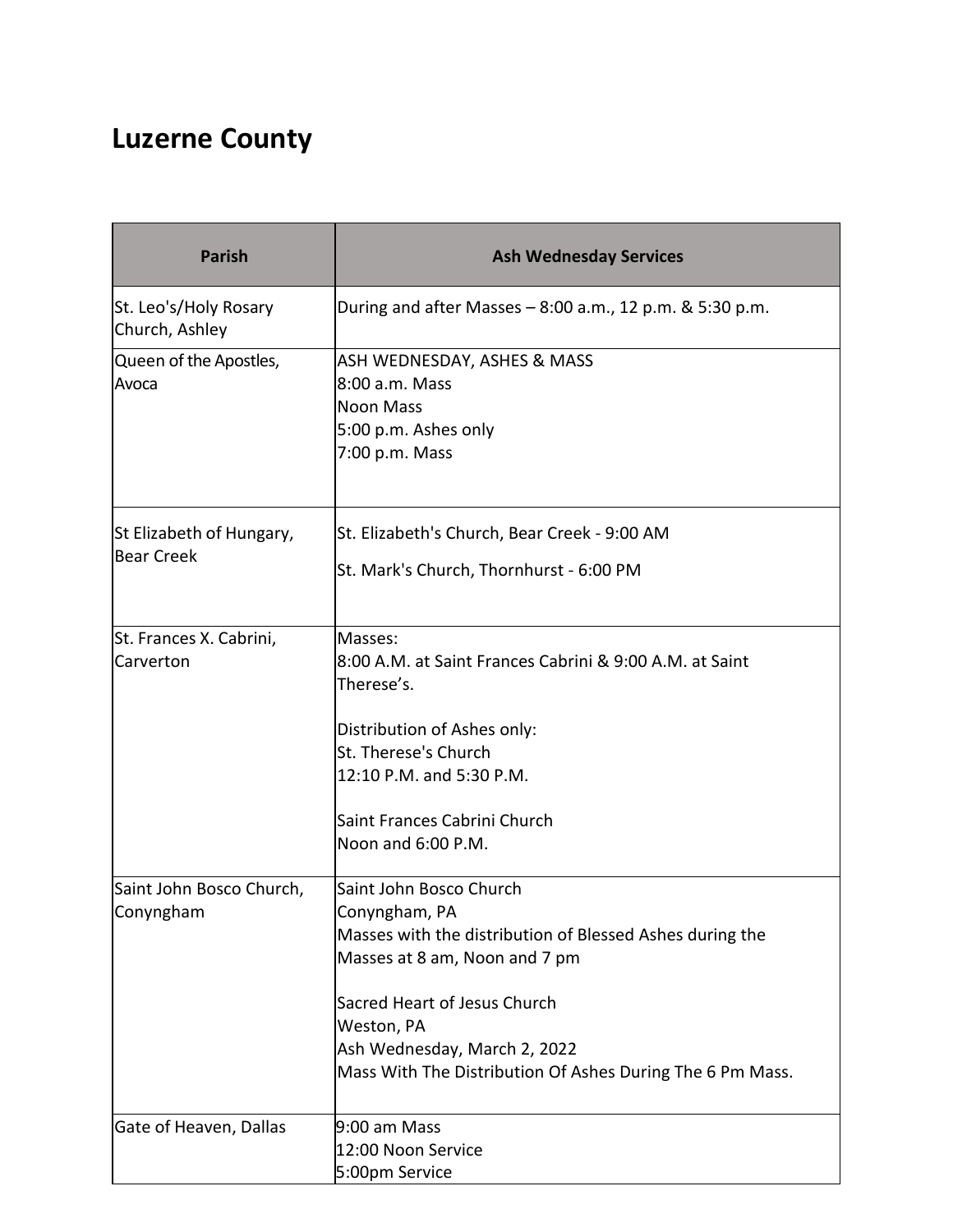| St. Mary, Our Lady Help of<br>Christians, Dorrance              | Mass on Ash Wednesday at 8 AM & 7 PM                                                                                                                                                                 |
|-----------------------------------------------------------------|------------------------------------------------------------------------------------------------------------------------------------------------------------------------------------------------------|
| Good Shepherd, Drums                                            | 8:00 AM Mass<br>12:00 PM Prayer Service<br>6:00 PM Mass                                                                                                                                              |
| Sacred Heart of Jesus<br>Church, Dupont                         | $7:30$ am $-$ Mass<br>12:10 pm - Liturgy of the Word<br>4:00 pm $-$ Liturgy of the Word<br>$6:30$ pm $-$ Mass                                                                                        |
| Nativity of Our Lord Duryea                                     | 7:00am Mass w/ Ashes<br>9:00am Mass w/ Ashes<br>12:00pm Liturgy of the Word/Ashes<br>4:00pm Liturgy of the word/Ashes                                                                                |
| St. Barbara, Exeter                                             | 7:00pm Mass w/ Ashes<br>Masses: 7:00 am & 7:00 pm<br>Service for Ashes only 3:30 pm                                                                                                                  |
| Our Lady of the Immaculate<br>Conception, Freeland              | Immaculate Conception Parish<br>Mass at 7:00 AM - Prayer Service at 4:00 PM - Mass at 7:00<br>PM<br><b>Good Shepherd Parish</b><br>Mass at 8:00 AM – Prayer Service at 12:00 PM – Mass at 6:00<br>PM |
| <b>Exaltation of the Holy Cross</b><br>Church, Hanover Township | 8 AM Mass with Distribution of Ashes<br>4 PM Liturgy of the Word with Distribution of Ashes                                                                                                          |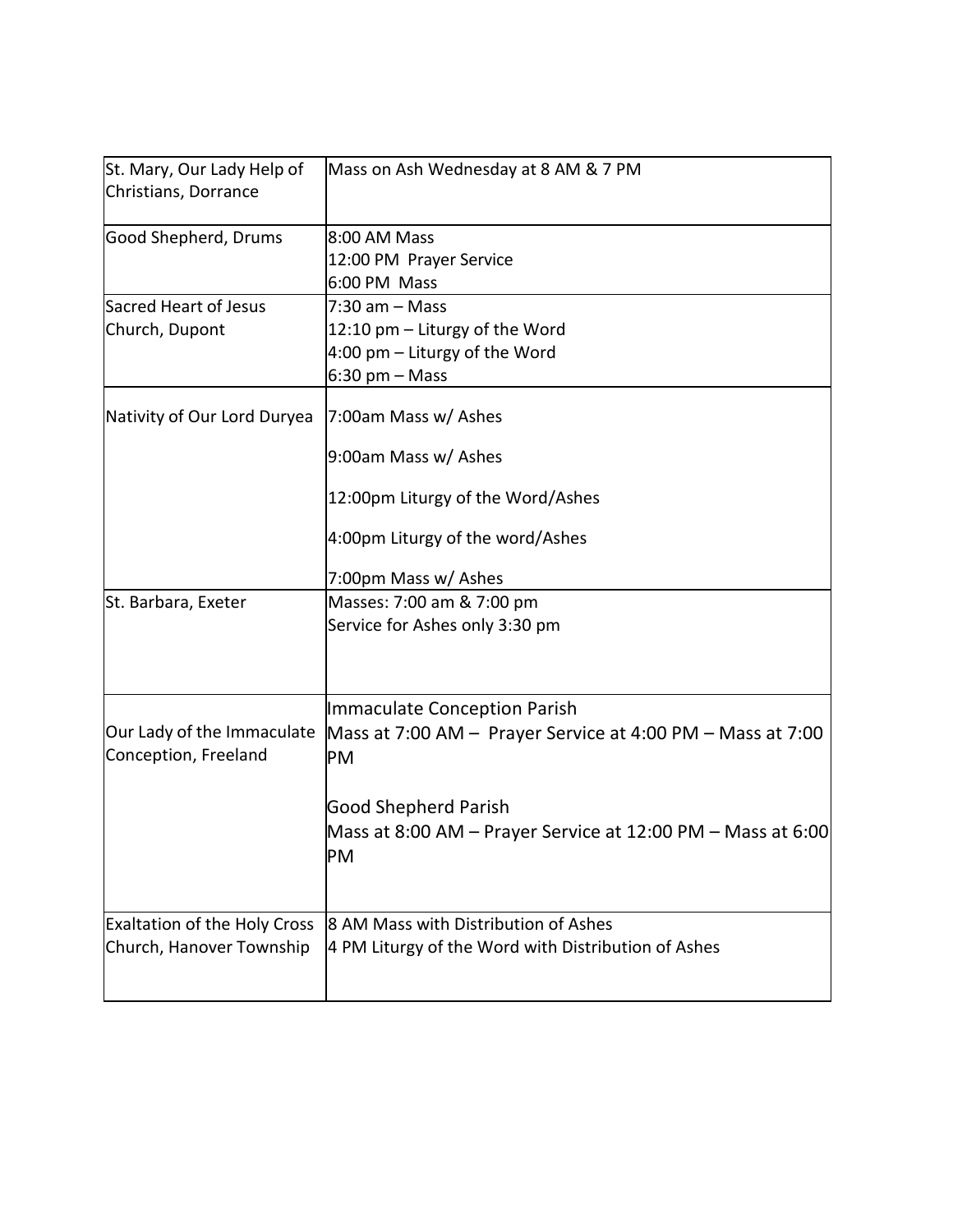| Our Lady of Victory,<br>Harveys Lake        | 7:00pm Mass                                                                                                                                                                                          |
|---------------------------------------------|------------------------------------------------------------------------------------------------------------------------------------------------------------------------------------------------------|
| Annunciation, Hazleton                      | We will have Masses with the distribution of ashes at 7:00 AM<br>(English), 12:10 (English), and 7:00 PM (Spanish), plus a service<br>(no Mass) with the distribution of ashes at 5:30 PM (English). |
| Holy Rosary, Hazleton                       | 12:05 PM – Mass with Ashes<br>5:15 PM – Service with Ashes                                                                                                                                           |
| Most Precious Blood,<br><b>Hazleton</b>     | Ash Wednesday 8:00 a.m. Mass with distribution of ashes.<br>12:00 noon and 6:00 p.m. distribution of ashes.                                                                                          |
| Ss. Cyril and Methodius<br>Parish, Hazleton | Ash Wednesday Masses<br>8:00 a.m. 12:10 p.m.<br>Ash Wednesday Service<br>5:30 p.m.                                                                                                                   |
| Queen of Heaven<br>Parish, Hazleton         | 8:00 A.M. Distribution of Ashes with the Service of the Word<br>12:05 P.M. Mass & Distribution of Ashes<br>4:00 P.M. Distribution of Ashes with the Service of the Word                              |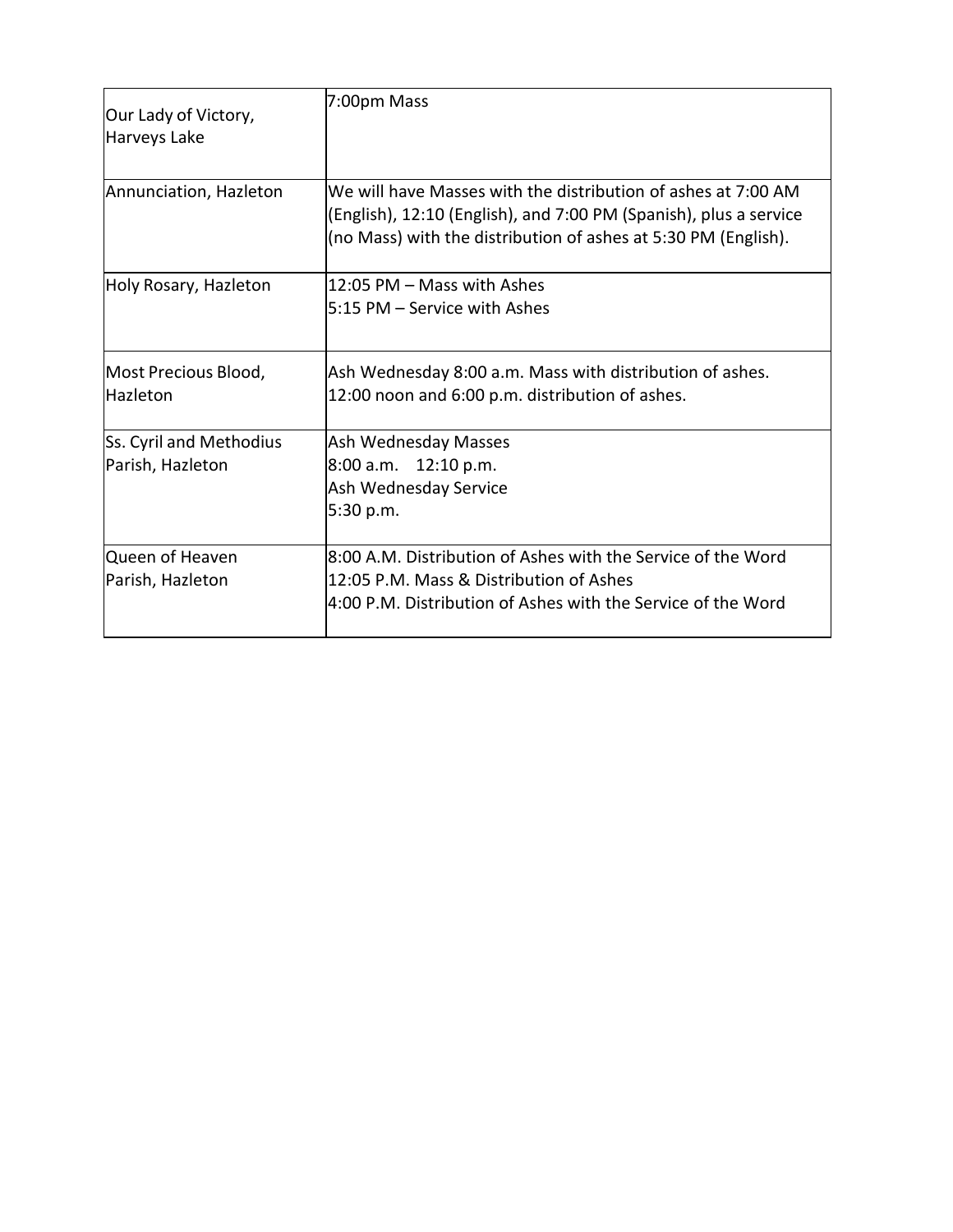| St. Ignatius Loyola,                | Mass and Ashes 7:30 a.m. and 12:10 p.m                                   |
|-------------------------------------|--------------------------------------------------------------------------|
| Kingston                            | Service of the Word and Ashes 4:00 p.m.                                  |
|                                     | Service of the Word and Ashes 6:00 p.m                                   |
| St. Maria Goretti Parish,           | 8:00am – Mass                                                            |
| Laflin                              | Noon - Liturgy of the Word w/Ashes                                       |
| Our Lady of Mount                   | 8:30am<br>Holy Mass with Distribution                                    |
| Carmel, Lake Silkworth              | 6:00pm<br>Evening Prayer with Distribution                               |
| St. John the Baptist,<br>Larksville | During our 9 AM, 12 Noon & 5:30 PM Services.                             |
| Holy Family Parish, Luzerne         | 9 AM Mass with Distribution of Ashes                                     |
|                                     | 12 Noon Distribution of Ashes                                            |
|                                     | 6 PM Mass with Distribution of Ashes                                     |
| Holy Spirit, Mocanaqua              | l8:30 a.m.<br>St. Mary, Mocanaqua                                        |
|                                     | 12:00 noon<br>St. Adalbert, Glen Lyon                                    |
|                                     | St. Martha, Fairmount Springs<br>6:00 p.m.                               |
| St. Jude, Mountain Top              | Mass & Distribution of Ashes:                                            |
|                                     | 7:00 AM<br>1:30 PM (School Mass)                                         |
|                                     | 7 PM                                                                     |
|                                     | Service & Distribution of Ashes:                                         |
|                                     | 12:10 PM                                                                 |
|                                     | 4:00 PM                                                                  |
| Saint Faustina, Nanticoke           | 8:00am<br>Morning Prayer with Distribution                               |
|                                     | Mid-Day Prayer with Distribution<br>Noon                                 |
|                                     | 6:00pm<br>Holy Mass with Distribution                                    |
| Our Lady of the Eucharist,          | 8AM Mass with Blessing and Distribution of Blessed Ashes                 |
| Pittston                            | 12 Noon Mass with Blessing and Distribution of Ashes                     |
|                                     | 4PM Service - Liturgy of the Word with Distribution of Blessed<br>Ashes. |
| St John the Evangelist,             | 7:30 a.m. Mass                                                           |
| Pittston                            | 4:00 p.m. Service of the Word                                            |
|                                     | 7:00 p.m. Mass                                                           |
|                                     |                                                                          |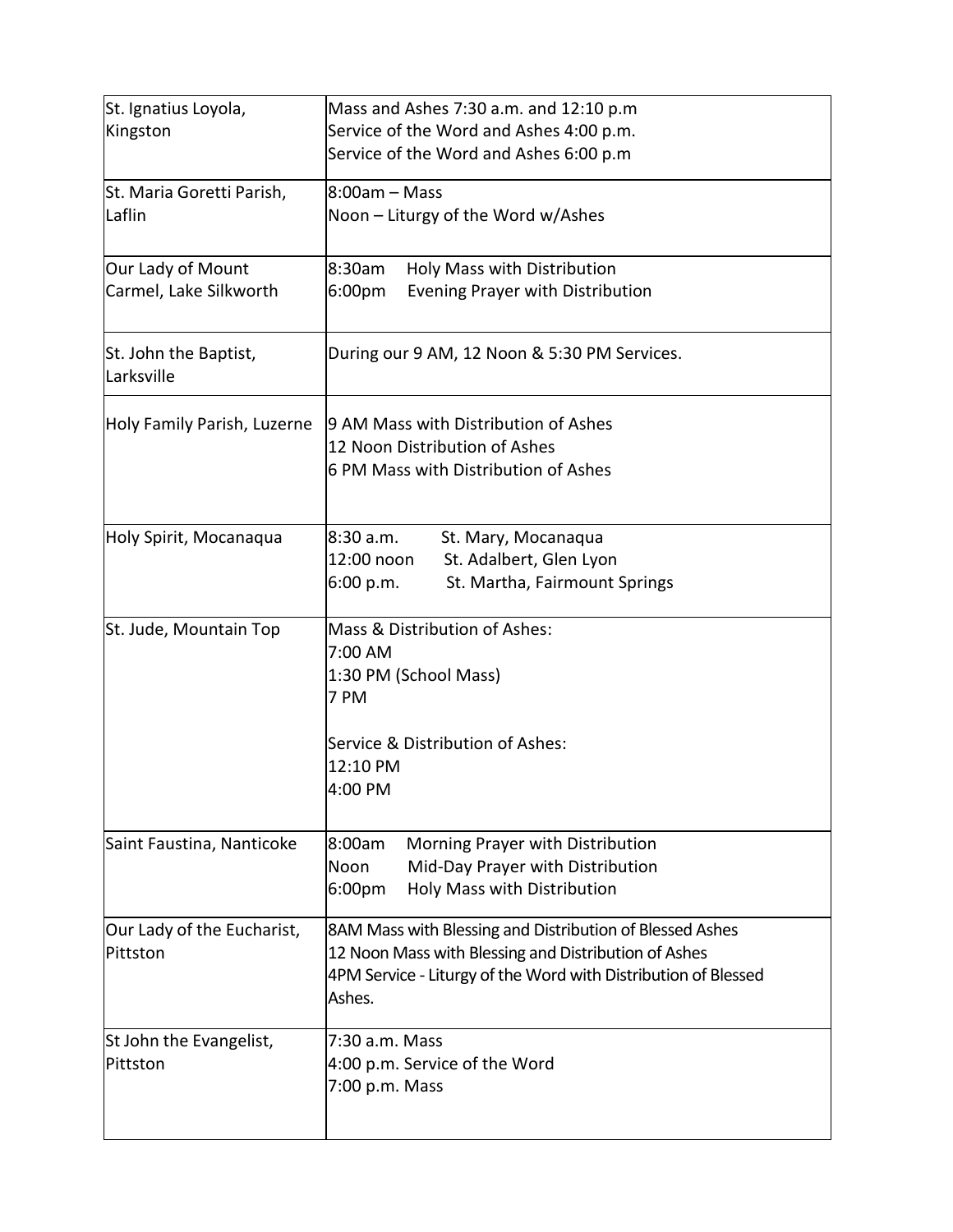| St Joseph Marello, Pittston                        | 11:30 a.m. Mass<br>6:00 p.m. Service of the Word                                                                                                                                                                                                                                                                                                                                                       |
|----------------------------------------------------|--------------------------------------------------------------------------------------------------------------------------------------------------------------------------------------------------------------------------------------------------------------------------------------------------------------------------------------------------------------------------------------------------------|
| Ss. Peter and Paul, Plains                         | 7:00am-Mass, 12:15pm-Mass, 5:30pm- Ashes, 7:00pm- Mass                                                                                                                                                                                                                                                                                                                                                 |
| All Saints Parish, Plymouth                        | Mass and Distribution of Ashes at 12:05 pm and 6 pm                                                                                                                                                                                                                                                                                                                                                    |
| Saint Therese, Shavertown                          | Masses:<br>8:00 A.M. at Saint Frances Cabrini & 9:00 A.M. at Saint<br>Therese's.                                                                                                                                                                                                                                                                                                                       |
| Saint Frances X. Cabrini,<br>Wyoming               | Distribution of Ashes only:<br>St. Therese's Church<br>12:10 P.M. and 5:30 P.M.                                                                                                                                                                                                                                                                                                                        |
|                                                    | Saint Frances Cabrini Church<br>Noon and 6:00 P.M.                                                                                                                                                                                                                                                                                                                                                     |
| St. Elizabeth Ann Seton,<br>Swoyersville           | 7:00 am Eucharist<br>12:10 pm Liturgy of the Word<br>3:30 pm Liturgy of the Word<br>4:45 pm Liturgy of the Word<br>7:00 pm Liturgy of the Word<br>Ashes distributed at all the above services                                                                                                                                                                                                          |
| Holy Name of Jesus Parish,<br><b>West Hazleton</b> | English Mass at 12:10 with distribution of Ashes<br>5:30 Distribution of Ashes Only<br>Spanish . Mass at 7 pm with Distribution of Ashes.                                                                                                                                                                                                                                                              |
|                                                    | Corpus Christi, West Pittston 7:30AM Mass & distribution of ashes @ ICC<br>8:30AM Mass & distribution of ashes @ HR<br>12:00 Noon distribution of ashes only @ICC<br>(outdoor distributionno mass)<br>3:30PM distribution of ashes only @ ICC<br>(outdoor distributionno mass)<br>5:00PM distribution of ashes only @ HR<br>(outdoor distributionno mass)<br>5:30PM Mass & distribution of ashes @ ICC |
| Saint Monica, West<br>Wyoming                      | Ash Wednesday Mass - 8:00AM & 5:50PM<br>Liturgy with the Word with Ashes $-7:00PM$                                                                                                                                                                                                                                                                                                                     |
| St. Patrick Church, White<br>Haven                 | Masses 8:00 AM and 6:00 PM                                                                                                                                                                                                                                                                                                                                                                             |
| St Andre Bessette, Wilkes-<br><b>Barre</b>         | Mass at Noon with Distribution of Ashes                                                                                                                                                                                                                                                                                                                                                                |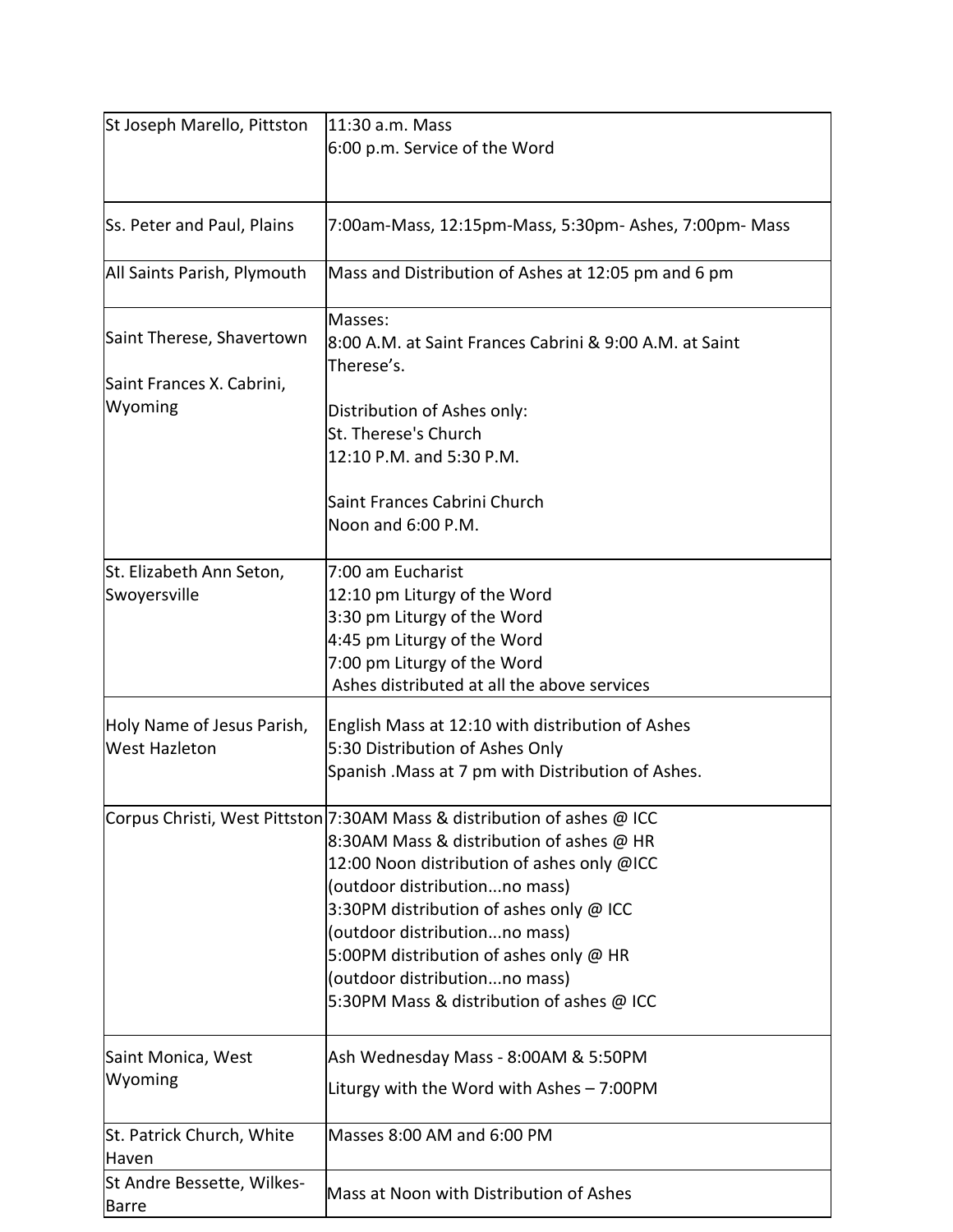| St. Andrew Wilkes-Barre                                                                               | We will have a brief prayer service at 8:30 AM followed by<br>distribution until 10 AM.<br>Mass at noon with ashes.<br>Prayer Service at 5:15 with Ashes.                                                            |  |  |
|-------------------------------------------------------------------------------------------------------|----------------------------------------------------------------------------------------------------------------------------------------------------------------------------------------------------------------------|--|--|
| St. Nicholas, Wilkes-Barre                                                                            | Ashes will be given during:<br>Masses at:<br>6:30 AM<br>8:00 AM<br>5:15 PM<br>7:00 PM (Spanish)<br>Also, two brief Prayer Services:<br>12:10 PM & 4:00 PM<br>The 8:00 AM Mass will be LIVE-STREAMED                  |  |  |
|                                                                                                       |                                                                                                                                                                                                                      |  |  |
| St. Robert Bellarmine,<br>Wilkes-Barre<br><b>Exaltation of the Holy</b><br>Cross, Hanover<br>Township | <b>Exaltation of the Holy Cross</b><br>8:00 AM<br>Mass<br>12:10 PM Mass St. Robert Bellarmine<br>4:00 PM<br>Liturgy of the Word Exaltation of the Holy Cross<br>7:00 PM<br>Liturgy of the Word St. Robert Bellarmine |  |  |
|                                                                                                       |                                                                                                                                                                                                                      |  |  |
| Our Lady of Fatima, Wilkes-<br><b>Barre</b>                                                           | 12:10PM Mass and 5:30PM Prayer Service                                                                                                                                                                               |  |  |
| Our Lady of Hope, Wilkes-<br>Barre                                                                    | 8 am and 5:30 pm Masses                                                                                                                                                                                              |  |  |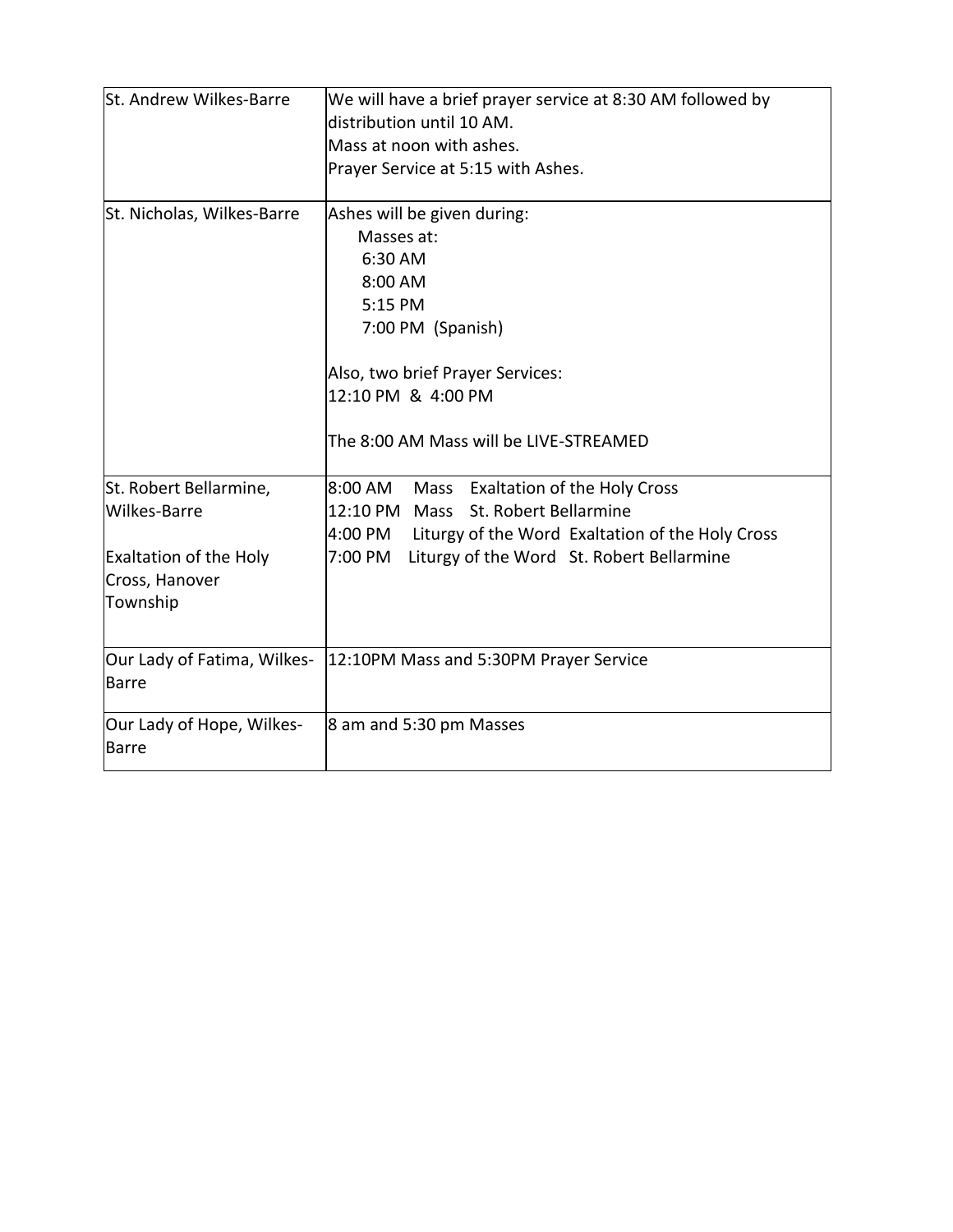# **Lycoming County**

| <b>Parish</b>                                                     | <b>Ash Wednesday Services</b>                                                                                                                                                                                        |  |  |  |
|-------------------------------------------------------------------|----------------------------------------------------------------------------------------------------------------------------------------------------------------------------------------------------------------------|--|--|--|
| Our Lady of Lourdes,<br>Montoursville                             | Mass at 9:00 a.m. & 6:00 p.m.<br>Distribution of ashes only at noon                                                                                                                                                  |  |  |  |
| Church of the<br>Resurrection, Muncy                              | 7:00 am Service<br>9:00 am Mass<br>5:00 pm Service<br>7:00 pm Mass                                                                                                                                                   |  |  |  |
| St. Ann, Williamsport                                             | 7:30AM Mass<br>12:10PM Liturgy of the Word with Ashes<br>7:00PM Mass                                                                                                                                                 |  |  |  |
| St. Boniface                                                      | Ash Wednesday March 2nd Masses - ashes distributed at each mass<br>8:00am - St. Boniface Church<br>10:00am – St. John Neumann Regional Academy Mass at St.<br><b>Boniface Church</b><br>5:30pm - St. Boniface Church |  |  |  |
| St. Luke, Jersey Shore                                            | 12:10pm St. Luke - Liturgy of the Word<br>7:00pm<br>St. Luke - Mass                                                                                                                                                  |  |  |  |
| St. Lawrence, South<br>Williamsport                               |                                                                                                                                                                                                                      |  |  |  |
| St. Joseph the Worker,<br>Williamsport                            | 8 am Morning Prayer w/ Ashes<br>12:10 pm Holy Sacrifice of the Mass w/ Ashes<br>5:30 pm Evening Prayer w/ Ashes<br>7 pm Holy Sacrifice of the Mass w/ Ashes                                                          |  |  |  |
| Immaculate<br>Conception of the<br>B.V.M. Parish,<br>Williamsport | 8:00am<br><b>Immaculate Conception</b><br>Mass<br><b>Immaculate Conception</b><br>Liturgy of the Word<br>5:00pm                                                                                                      |  |  |  |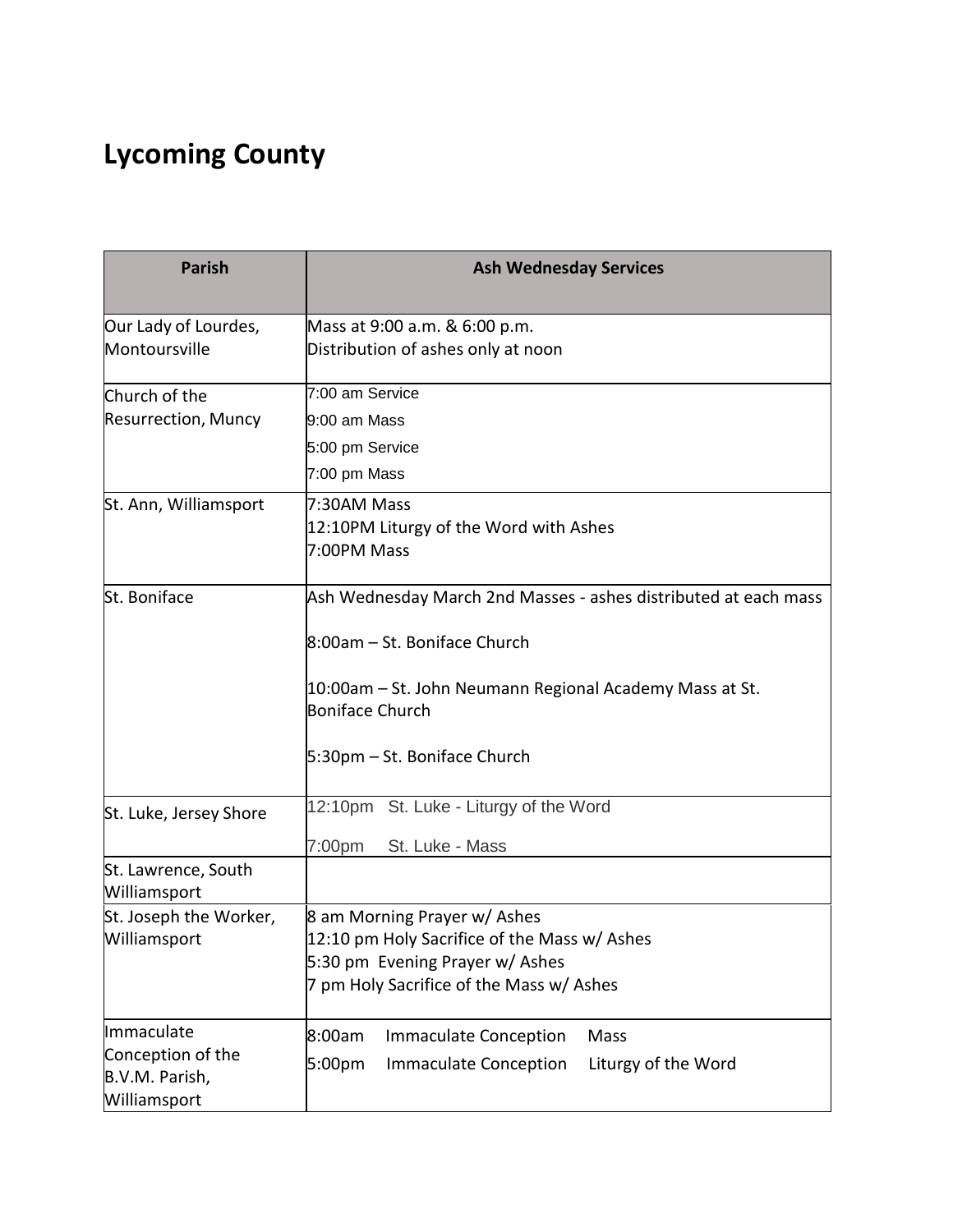# **Monroe County**

| <b>Parish</b>              | <b>Ash Wednesday Services</b>                                  |  |  |
|----------------------------|----------------------------------------------------------------|--|--|
| Our Lady Queen of Peace,   | <b>8am – Mass and Distribution of Ashes</b>                    |  |  |
| Brodheadsville             | 12:10pm – Mass and Distribution of Ashes                       |  |  |
|                            | 4pm – Prayer Service and Distribution of Ashes                 |  |  |
|                            | 5:30pm – Prayer Service and Distribution of Ashes              |  |  |
|                            | 7pm – Mass and Distribution of Ashes                           |  |  |
| Most Holy Trinity Cresco   | 8:00am Mass – Distribution of Ashes immediately following Mass |  |  |
|                            | 12:00 Noon - Distribution of Ashes                             |  |  |
|                            | $5:15$ pm – Distribution of Ashes                              |  |  |
| St. Matthew's Parish, East | 7 am Mass (English)                                            |  |  |
| Stroudsburg                | 8 am Mass (Spanish)                                            |  |  |
|                            | 12 Noon Mass (English)                                         |  |  |
|                            | 4 pm Liturgy of Word with Ashes (English)                      |  |  |
|                            | 5:15 pm Liturgy of Word with Ashes (English)                   |  |  |
|                            | 6:30 pm Mass (English)                                         |  |  |
|                            | 8 pm Mass (Spanish)                                            |  |  |
| Church of St John, East    | 6:30 am Ash Wednesday Mass                                     |  |  |
| Stroudsburg                | 12 pm Noon Ash Wednesday Mass (In-Person & Livestream)         |  |  |
|                            | 1 pm-7pm Church open for Eucharistic Adoration &               |  |  |
|                            | Distribution of Ashes                                          |  |  |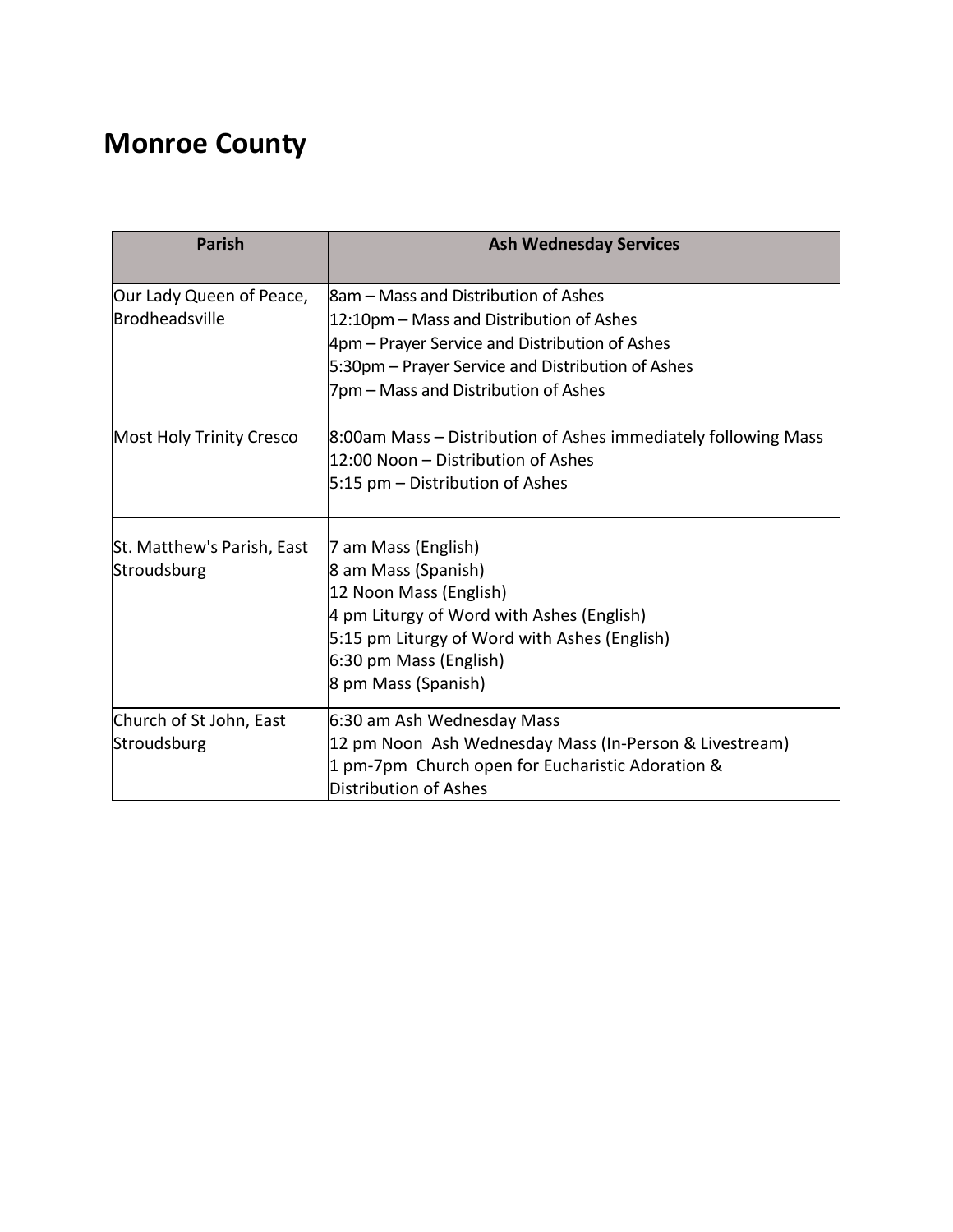| St Maximilian Kolbe,                 | Ash Wednesday mass at 9:15 a.m. and 6 p.m. with a prayer                                                           |
|--------------------------------------|--------------------------------------------------------------------------------------------------------------------|
| Pocono Pines                         | service at 12:15 p.m. Ashes will be distributed at each.                                                           |
| Church of Saint Luke,<br>Stroudsburg | 17:30 a.m. Mass<br>11:30 a.m. Mass<br>7:30 p.m. Mass in Polish<br>Prayer Service & Distribution of Ashes at 6 p.m. |
| Our Lady of Victory Parish,          | Masses at 8:00 am & 7:00 pm                                                                                        |
| Tannersville                         | Services at Noon & 4:15 pm                                                                                         |

#### **Pike County**

| <b>Parish</b>                     | <b>Ash Wednesday Services</b>                                                          |  |  |  |
|-----------------------------------|----------------------------------------------------------------------------------------|--|--|--|
| St. John Neumann, Lords<br>Valley | $9:00$ a.m. and 4 p.m. Masses                                                          |  |  |  |
| St. Joseph, Matamoras             | Mass at 8:00am<br>Liturgy of the Word with Distribution of Ashes 7:00pm                |  |  |  |
| St. Patrick's Church, Milford     | Mass 12:00pm<br>Liturgy of the Word with Distribution of Ashes 7:00pm                  |  |  |  |
| St. Vincent de Paul, Milford      | Masses at 9:00 A.M. & 7:00 PM<br>Distribution of Ashes at both.                        |  |  |  |
| St. Ann, Shohola                  | 8:30a.m.<br>4:00 p.m. Liturgy of the Word with distribution of ashes<br>6:00 p.m. Mass |  |  |  |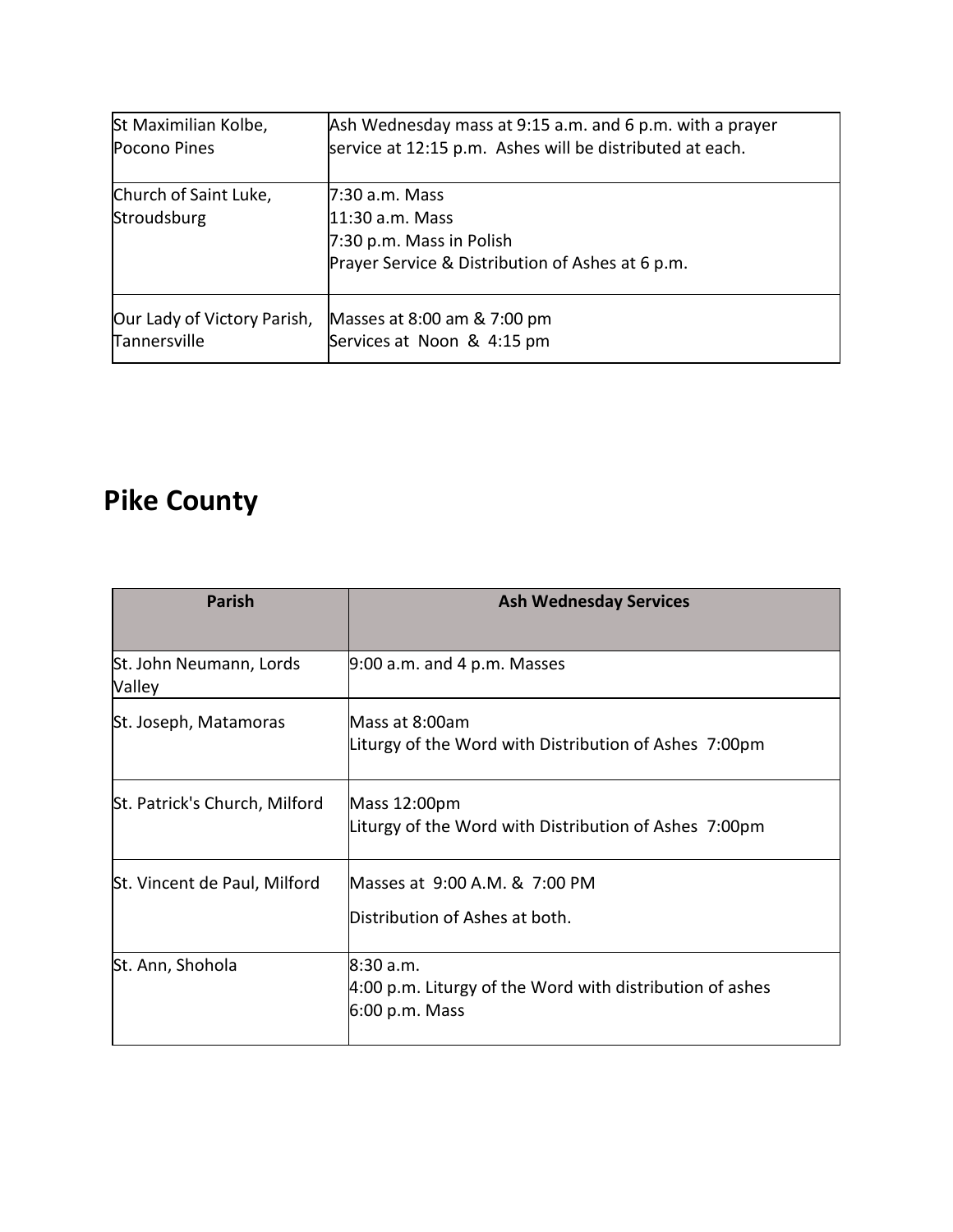# **Sullivan County**

| <b>Parish</b>       | <b>Ash Wednesday Services</b>                                                          |
|---------------------|----------------------------------------------------------------------------------------|
| <b>IHM, Dushore</b> | Mass at 9 am in St. Francis Church Mildred and 7 pm in St Basil's<br>Church in Dushore |

# **Susquehanna County**

| <b>Parish</b>                            | <b>Ash Wednesday Services</b>                                                                                                                                                |  |
|------------------------------------------|------------------------------------------------------------------------------------------------------------------------------------------------------------------------------|--|
| St. Brigid Friendsville                  | St. Augustine, Brackney – distribution of Ashes at 7:30AM for<br>those who are going to work; followed by Mass with<br>distribution of Ashes at 8:30AM                       |  |
|                                          | St. Francis Xavier, Friendsville – Mass at 12Noon with<br>distribution of Ashes                                                                                              |  |
| Ascension Parish, Forest City            | Holy Mass with the Blessing and Imposition of Ashes<br>8:30 AM - Ascension Parish at Saint Joseph Church<br>6:00 PM – Saint Katharine Drexel Parish at Saint James<br>Church |  |
|                                          | Liturgy of the Word Service and Imposition of Ashes<br>12:00 PM - Ascension Parish at Saint Joseph Church<br>6:00 PM - Ascension Parish at Saint Joseph Church               |  |
| Holy Name of Mary, Montrose              | Mass will be celebrated at 5 p.m.                                                                                                                                            |  |
| Most Holy Trinity Parish,<br>Susquehanna | Ash Wednesday Masses and ashes:<br>8:00 am St. Lawrence church Great Bend<br>10:00 am St. John's church Susquehanna<br>6:00 pm St. Martin of Tours Jackson                   |  |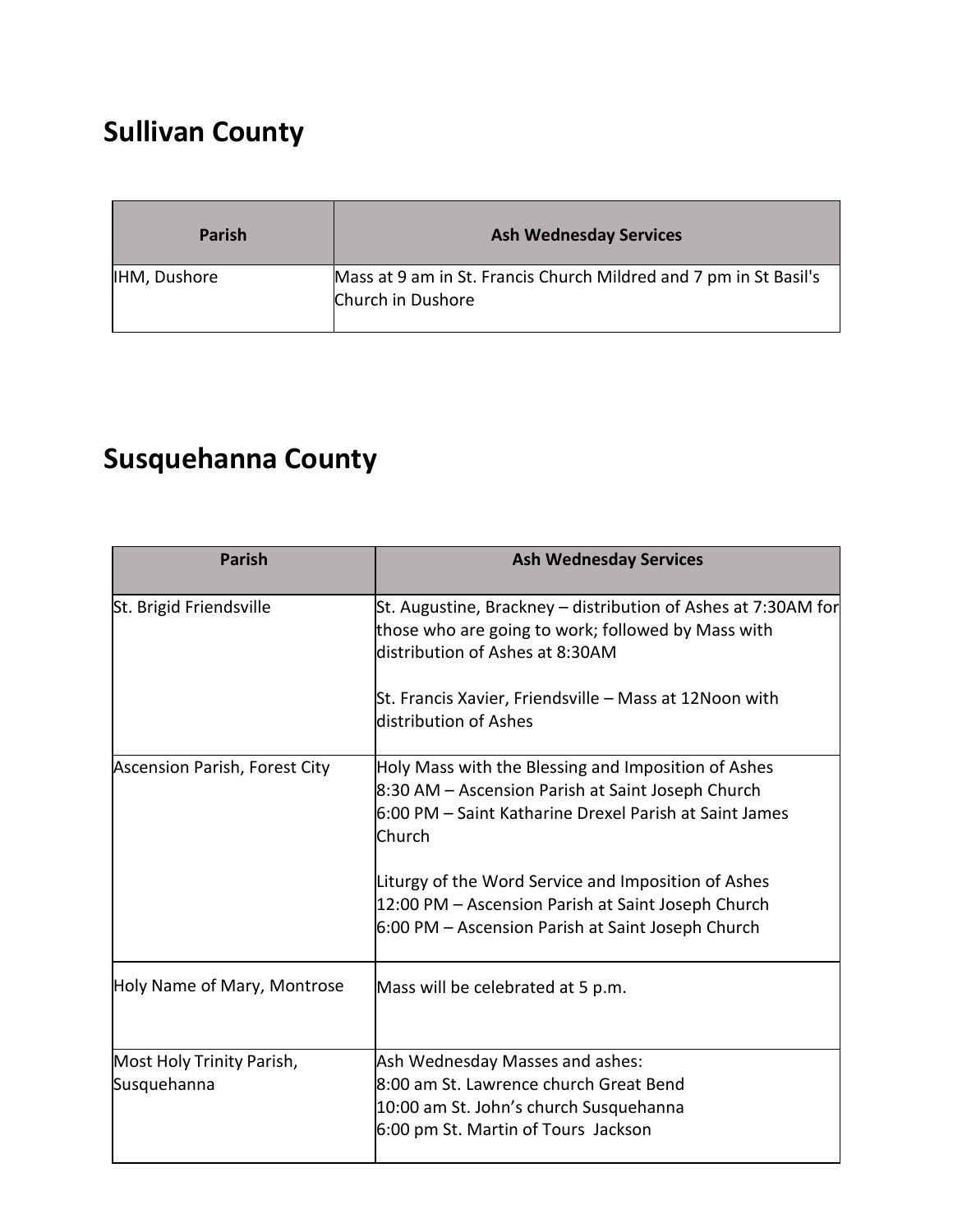#### **Tioga County**

| <b>Parish</b>                               | <b>Ash Wednesday Services</b>                                                  |  |
|---------------------------------------------|--------------------------------------------------------------------------------|--|
| Saint Thomas the Apostle,<br><b>Elkland</b> | 5 pm Mass on Ash Wednesday                                                     |  |
| Holy Child, Mansfield                       | 12:10 pm, St. Mary of Czestochowa, Blossburg<br>7:00 pm, Holy Child, Mansfield |  |
| St. Peter's Catholic, Church<br>Wellsboro   | 7:30 a.m. Liturgy of the Word<br>12:10 p.m. Mass<br>7:00 p.m. Mass             |  |

# **Wayne County**

| <b>Parish</b>                                | <b>Ash Wednesday Services</b>                                                                                               |  |
|----------------------------------------------|-----------------------------------------------------------------------------------------------------------------------------|--|
| St. Rita Parish, Gouldsboro                  | Ash Wednesday 9:00 am & 6:00 pm                                                                                             |  |
| Blessed Virgin Mary Queen of<br>Peace Hawley | 9.00 am Mass with Ashes<br>4.00 pm Ash Service<br>6.30 pm Ash Service<br>St. Veronica- Greentown<br>5.30 pm Mass with Ashes |  |
| St. John Neumann, Hawley                     | Ashes will be distributed during mass only.<br>Mass times are 9:00 am and 4:00 pm.                                          |  |